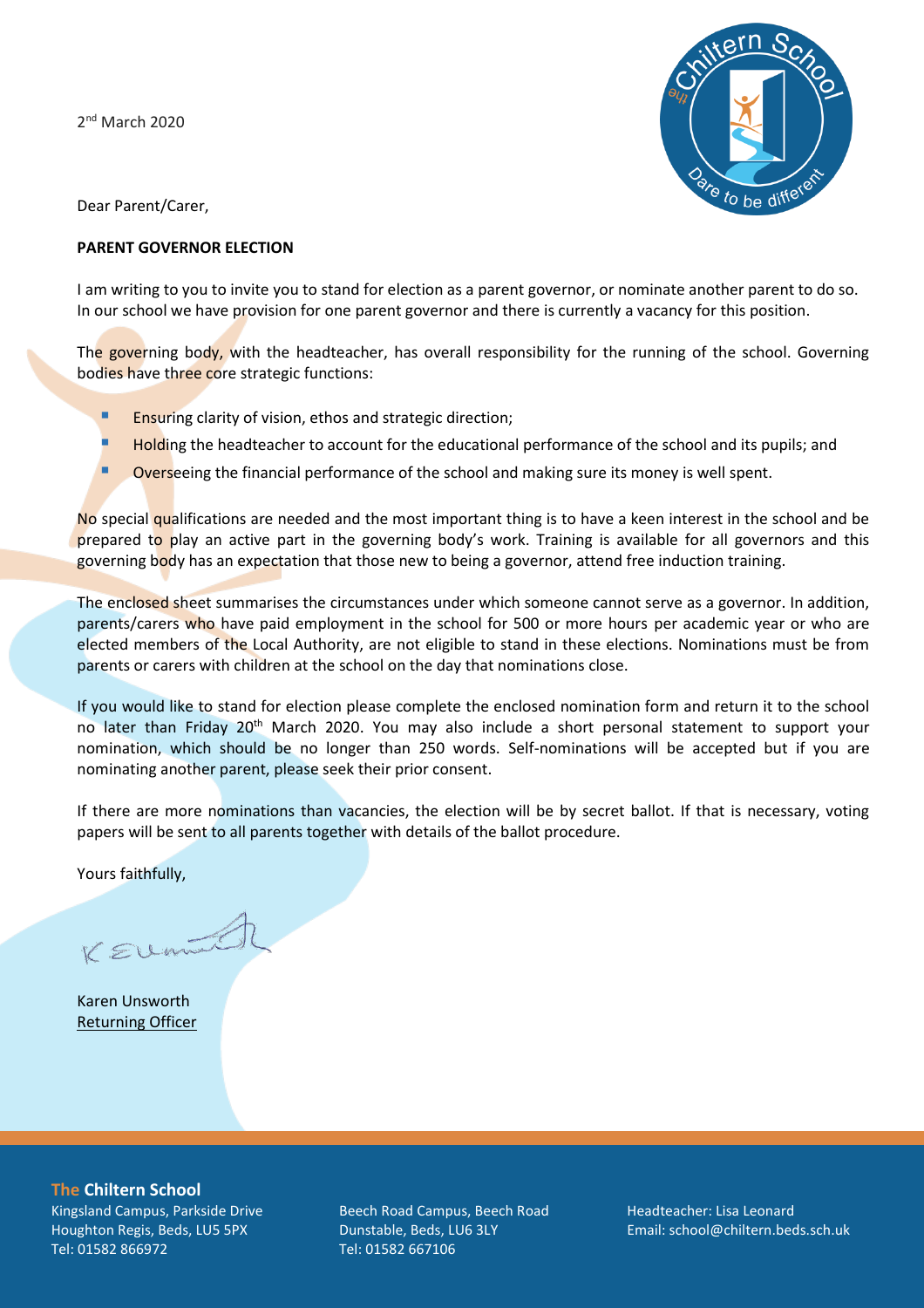## **Qualifications and disqualifications to serve as a school governor**



A governor must be aged 18 or over at the time of their election or appointment and cannot hold more than one governorship at the same school.

A person is disqualified from election or appointment as a parent governor if s/he:

- is employed at the school for more than 500 hours in any 12 consecutive months;
- **E** is an elected member of the Local Authority.

A person is disqualified from holding or continuing to hold office as a governor or associate member if he or she:

- **E** is a registered pupil at the school;
- **EXECT** has failed to attend governing body meetings at the school without the consent of the governing body, for a continuous period of six months;
- has been disqualified for failing to attend governing body meetings at the school without the consent of the governing body, for a continuous period of six months whilst serving as a foundation, local authority, coopted or partnership governor at the school in the last 12 months;
- has had his/her estate sequestrated and the sequestration has not been discharged, annulled or reduced;
- is subject to a bankruptcy restriction order, an interim bankruptcy restrictions order, a debt relief restrictions order or an interim debt relief restrictions order;
	- is subject to:
		- a disqualification order or disqualification undertaking under the Company Directors Disqualification Act 1986
		- a disqualification order under the Companies Directors Disqualification (Northern Ireland) Order 2002
		- a disqualification undertaking accepted under the Company Directors Disqualification (Northern Ireland) Order 2002
		- an order made under section 429(2)(b) of the Insolvency Act 1986 (failure to pay under a county court administration order);
- **EXED** has been removed from the office of charity trustee or trustee for a charity by an order made by the Charity Commission or Commissioners or High Court on the grounds of any misconduct or mismanagement in the administration of the charity for which he was responsible; or to which he was privy; or to which he contributed or he facilitated by his conduct; or
- **EXECT** has been removed, under section 34 of the Charities and Trustee Investment (Scotland) Act 2005, from being concerned in the management or control of any body;
- **EXECT** is included in the list of people considered by the Secretary of State as unsuitable to work with children (under section 1 of the Protection of Children Act 1999);

**The Chiltern School**

Kingsland Campus, Parkside Drive Houghton Regis, Beds, LU5 5PX Tel: 01582 866972

Beech Road Campus, Beech Road Dunstable, Beds, LU6 3LY Tel: 01582 667106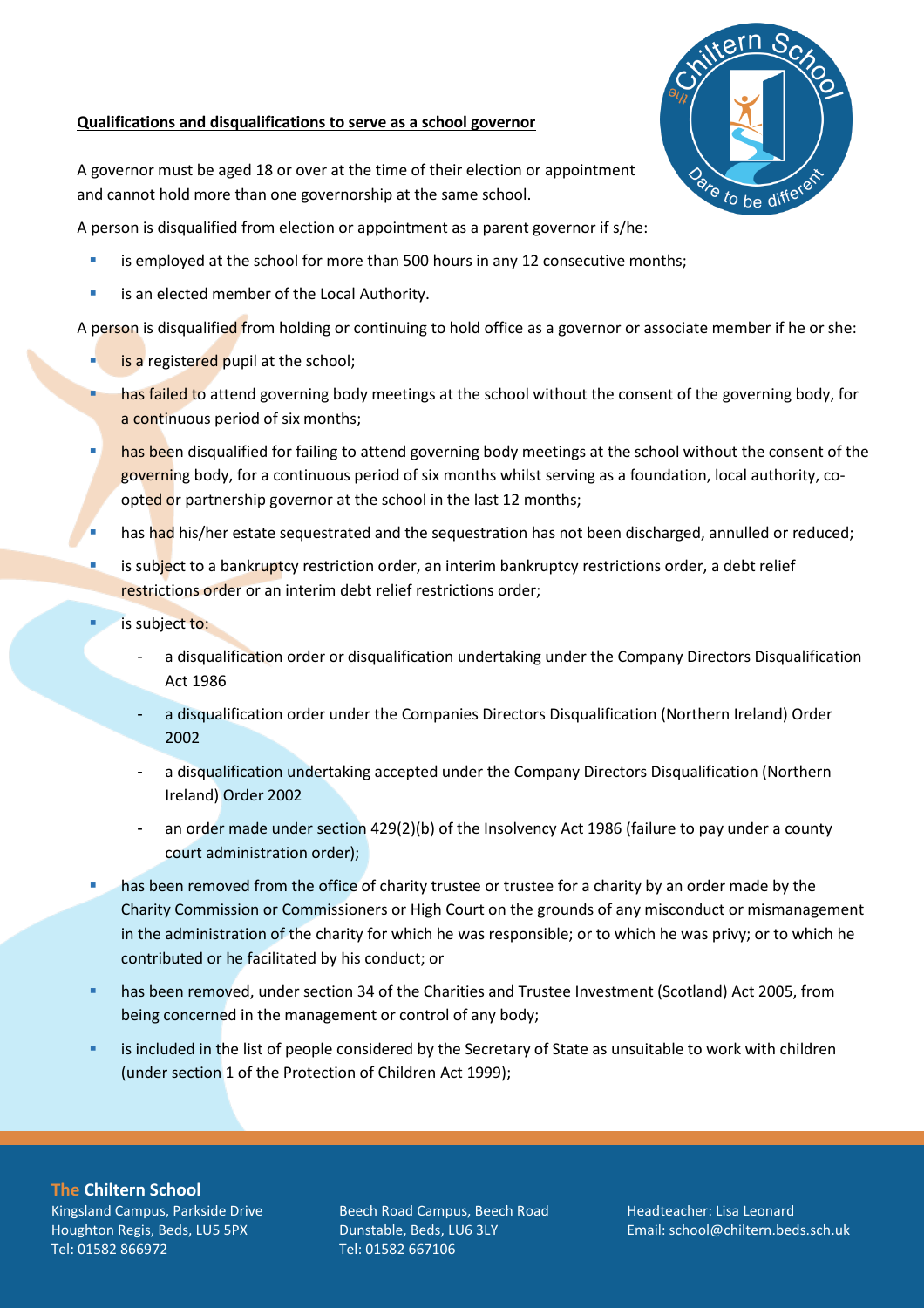**EXECT** is subject to a direction of the Secretary of State under section 142 of the Education Act 2002 (or any other disqualification, prohibition or restriction which takes effect as if contained in such a direction);



- **EXEDENT IS Subject to a direction of the Secretary of State under section 128 of the** Education and Skills Act 2008;
- **EXECT** is barred from regulated activity relating to children in accordance with section 3(2) of the Safeguarding Vulnerable Groups Act 2006;
- **EXECT** is disqualified from working with children under sections 28, 29, or 29A of the Criminal Justice and Court Services Act 2000;
- is disqualified from registration under Part 2 of the Children and Families (Wales) Measure 2010 for child minding or providing day care;
- **EXECT** is disqualified from registration under Part 3 of the Childcare Act 2006;
- has been convicted of any offence and received a sentence of imprisonment (whether suspended or not) for a period of not less than 3 months (without the option of a fine) in the 5 years before or since becoming a governor;
- has been convicted of any offence and received a prison sentence of two and a half years or more in the 20 years before becoming a governor;
- **EXECT** has been convicted of any offence at any time and received a prison sentence of 5 years or more;
- has been convicted of an offence and sentenced to a fine under section 547 of EA 1996 (nuisance or disturbance on school premises) or under section 85A of the Further and Higher Education Act 1992 (nuisance or disturbance on educational premise) during the 5 years prior to or since appointment or election as a governor;
- **■** has refused a request by the clerk to the governing body to make an application under section 113B of the Police Act 1997 for a criminal records certificate.

**The Chiltern School** Kingsland Campus, Parkside Drive Houghton Regis, Beds, LU5 5PX Tel: 01582 866972

Beech Road Campus, Beech Road Dunstable, Beds, LU6 3LY Tel: 01582 667106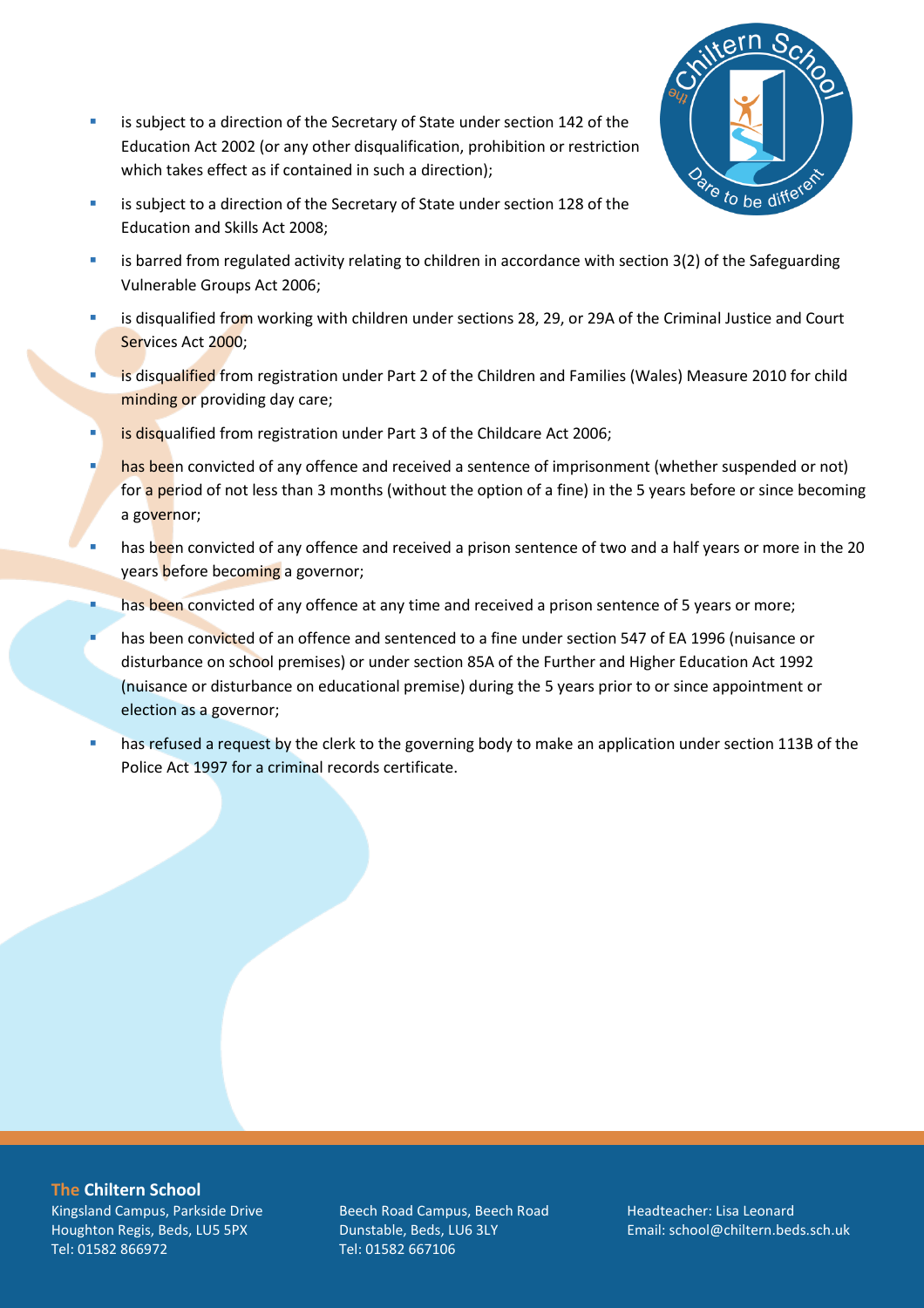

**The Chiltern School**

Kingsland Campus, Parkside Drive Houghton Regis, Beds, LU5 5PX Tel: 01582 866972

Beech Road Campus, Beech Road Dunstable, Beds, LU6 3LY Tel: 01582 667106